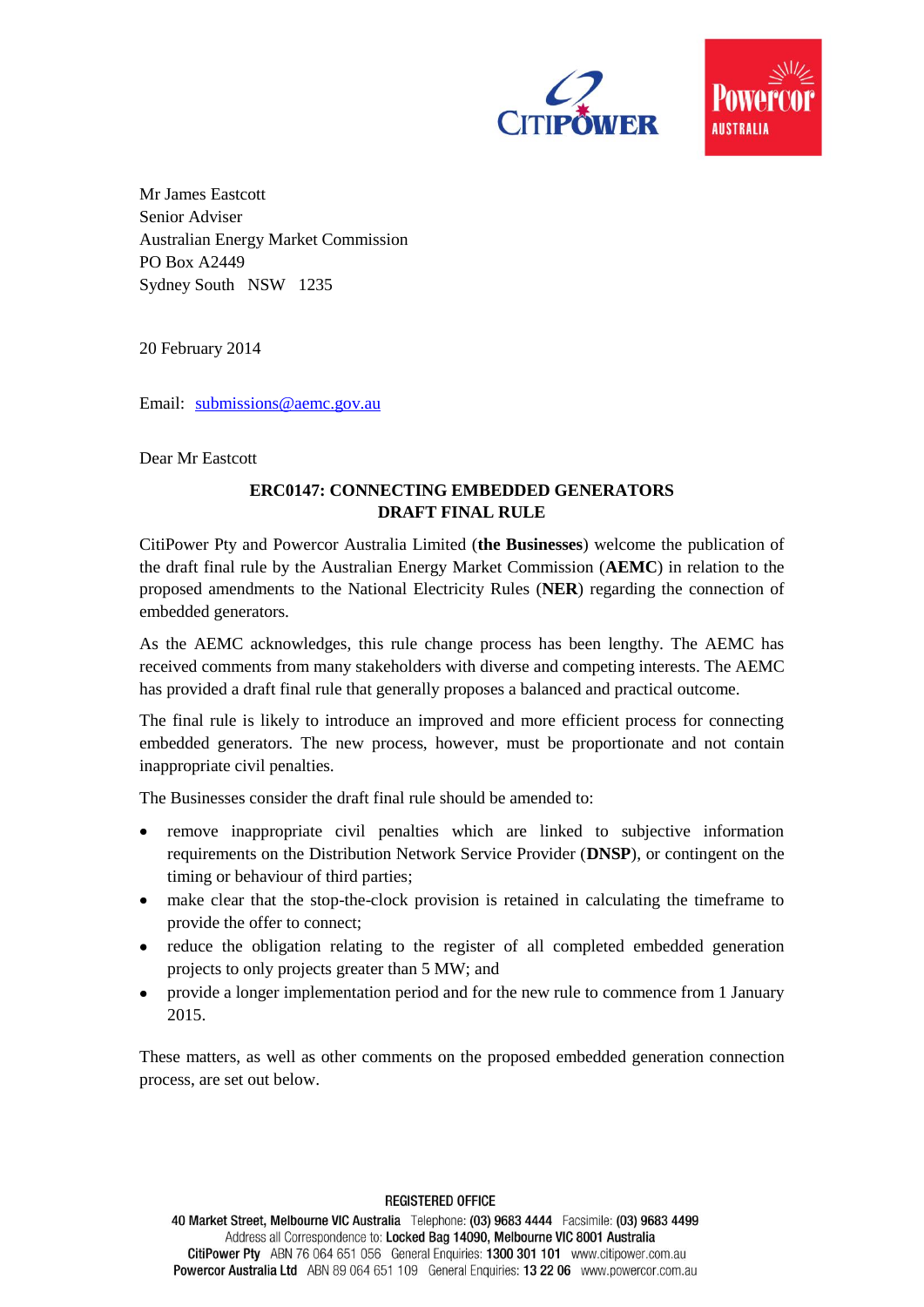Firstly, the inclusion of civil penalty clauses in the detailed response is inappropriate given that the information requirements in the relevant clauses are uncertain, variable on a case-bycase basis and subjective. In particular in Schedule 5.4B:

- $\bullet$ the information required by draft clause (f) relating to technical data may be varied on a case-by-case basis;
- $\bullet$  the information required by draft clause (g) relating to prudential requirements is a matter for negotiation between the DNSP and the embedded generator per clause 6.21.1(b) of the NER; and
- the application fee required by draft clause (m) must only include the reasonable costs anticipated to be incurred by third parties whose participation in the assessment of the application to connect will be required per draft clause  $5.3A.4(e)(2)(ii)$ .

Second, the apparent inconsistency between the legal instrument and the position paper relating to the 'stop-the-clock' provision for calculating the four month timeframe for a DNSP to provide an offer to connect must be rectified and the stop-the-clock provision retained. In particular, draft clause  $5.3.6(a2)$  suggests that the time period for consultation with Australian Energy Market Operator (**AEMO**) or with a Transmission Network Service Provider (**TNSP**), or for a dispute, does not count towards the timeframe.<sup>1</sup> In contrast, the position paper states that "there does not appear to be need for retaining the stop-the-clock mechanism".<sup>2</sup> It is inappropriate for a DNSP to rely upon obtaining consent from the connection applicant to comply with the timeframe where it is dependent on the behaviour of third parties.

Furthermore, the four month timeframe to provide an offer to connect is proposed to be a civil penalty provision. Without the stop-the-clock provision, then a DNSP could be liable for a civil penalty contingent on the behaviour of third parties, namely AEMO, TNSPs or a dispute process. The DNSP could also be liable for a civil penalty if the connection applicant unreasonably withholds consent from extending the timeframe. As such, the civil penalty provision is inappropriate.

Third, the Businesses consider that the requirement to provide a register of completed embedded generation projects must be narrowed to connections greater than 5 MW. Draft clause 5.4.5 of the NER proposes to require DNSPs to publish information relating to all embedded generation units connected to the network in the preceding five year period. The definitions do not appear to narrow the requirement to connections of greater than 5 MW, and thus could be interpreted to apply to 70,000+ solar connections which would be unduly onerous.

Fourth, the Businesses seek an implementation date of 1 January 2015. The draft determination indicated a nine month implementation period whereas the draft final rule proposes only five and half months. The longer period is required to prepare the necessary information packs, register of completed projects and to plan and implement the new processes.

 $\overline{a}$ 

<sup>&</sup>lt;sup>1</sup> The stop-the-clock provision should also extend to consultation with another DNSP.

<sup>&</sup>lt;sup>2</sup> AEMC, *Connecting Embedded Generators*, Position paper, 30 January 2014, page 31.